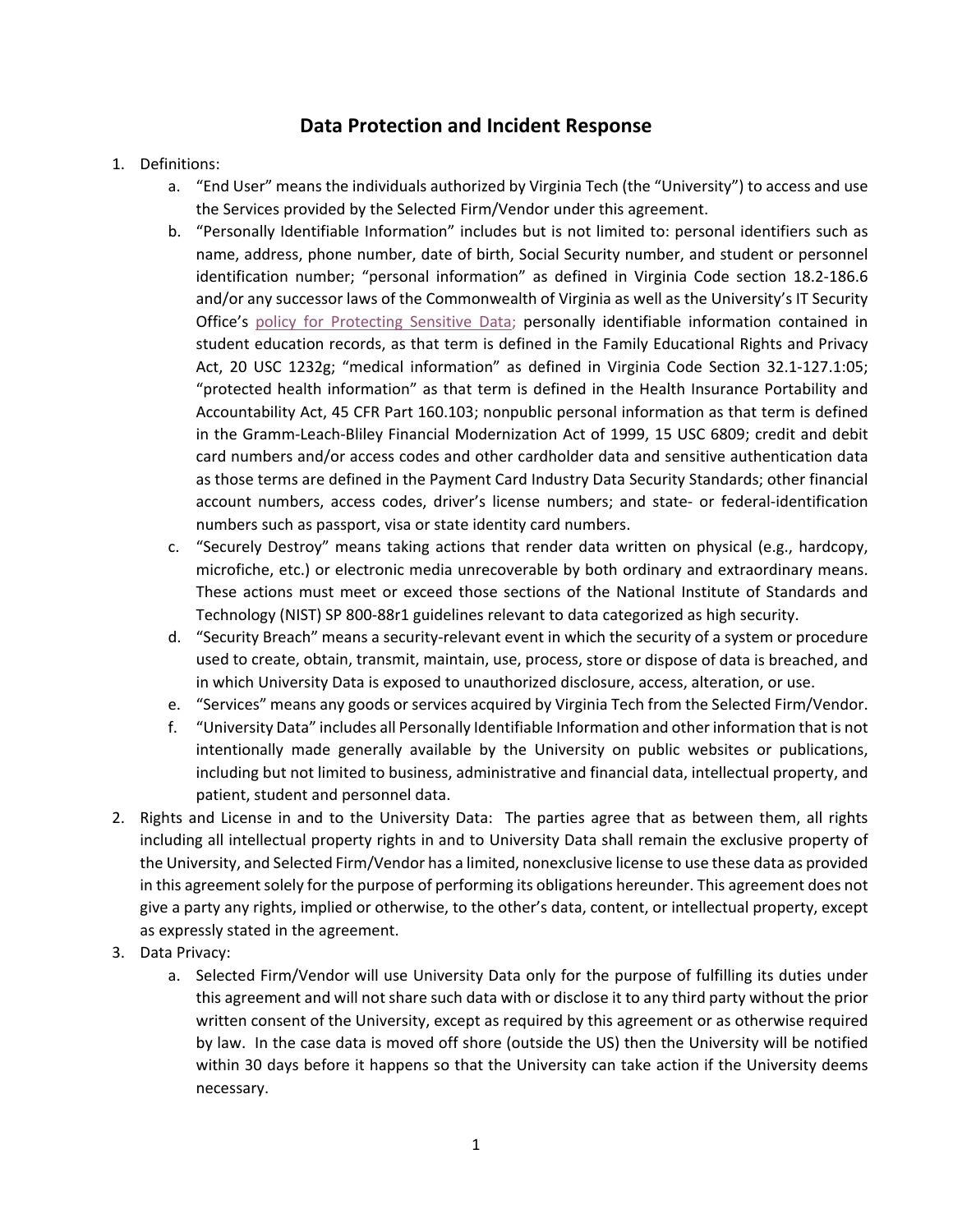- b. Selected Firm/Vendor will provide access to University Data only to its employees and subcontractors who need to access the data to fulfill Selected Firm/Vendor obligations under this agreement. Selected Firm/Vendor will ensure that employees and subcontractors who perform work under this agreement have read, understood, received appropriate instruction on how to comply with, and agreed to the data protection provisions of this agreement.
- c. The following provision applies only if Selected Firm/Vendor will have access to the University's education records as defined under the Family Educational Rights and Privacy Act (FERPA): The Selected Firm/Vendor acknowledges that for the purposes of this agreement it will be designated as a "school official" with "legitimate educational interests" in the University education records, as those terms have been defined under FERPA and its implementing regulations, and the Selected Firm/Vendor agrees to abide by the limitations and requirements imposed on school officials. Selected Firm/Vendor will use the education records only for the purpose of fulfilling its duties under this agreement for University's and its End User's benefit, and will not share such data with or disclose it to any third party except as provided for in this agreement, required by law, or authorized in writing by the University.
- 4. Data Security:
	- a. Selected Firm/Vendor will store and process University Data in accordance with commercial best practices, including appropriate administrative, physical, and technical safeguards, to secure such data from unauthorized access, disclosure, alteration, and use. Such measures will be no less protective than those used to secure Selected Firm/Vendor's own data of a similar type, and in no event lessthan reasonable in view of the type and nature of the data involved. Without limiting the foregoing, Selected Firm/Vendor warrants that all electronic University Data will be encrypted in transmission (including via web interface) and at rest in accordance with latest version of National Institute of Standards and Technology Special Publication 800‐53 (specifically, SC‐28, Protection of Information at Rest, and SC‐8, Transmission Confidentiality and Integrity). Selected Firm/Vendor will be prepared to modify or increase data security safeguards when notified by the University of changes to IT security compliance requirements for specific elements of University data.
	- b. Selected Firm/Vendor will use industry‐standard and up‐to‐date security tools and technologies such as anti-virus protections and intrusion detection methods in providing Services under this agreement.
- 5. Employee Background Checks and Qualifications: Selected Firm/Vendor shall ensure that its employees (and any subcontractor's employees) who will have potential access to University Data have passed appropriate, industry standard, background screening and possess the qualifications and training to comply with the terms of this agreement.
- 6. Data Authenticity and Integrity: Selected Firm/Vendor will take reasonable measures, including audit trails, to protect University Data against deterioration or degradation of data quality and authenticity. The Selected Firm/Vendor will be responsible during the term of this agreement, unless otherwise specified elsewhere in this agreement, for converting and migrating electronic data as often as necessary so that information is not lost due to hardware, software, or media obsolescence or deterioration.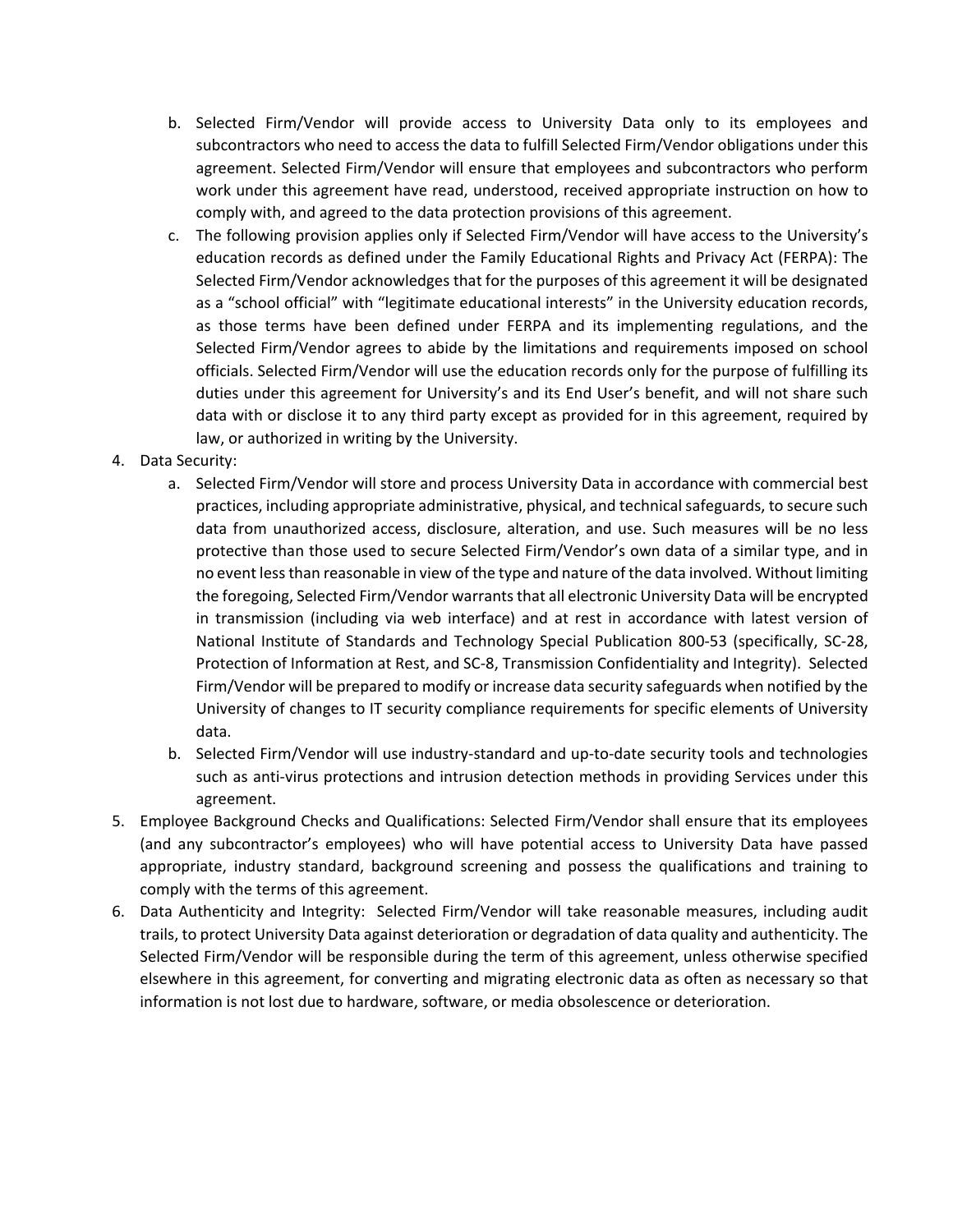- 7. Security Breach:
	- a. Response. Upon becoming aware of a Security Breach, or of circumstances that are reasonably understood to suggest a likely Security Breach, Selected Firm/Vendor shall notify the University within 7 business days, fully investigate the incident, and cooperate fully with the University's investigation of and response to the incident. Except as otherwise required by law, Selected Firm/Vendor will not provide notice of the incident directly to individuals whose Personally Identifiable Information was involved, regulatory agencies, or other entities, without prior written permission from the University.
	- b. Liability:
		- i. If Selected Firm/Vendor must under this agreement create, obtain, transmit, use, maintain, process, or dispose of the subset of University Data known as Personally Identifiable Information, the following provisions apply. In addition to any other remedies available to the University under law or equity, Selected Firm/Vendor will reimburse the University in full for all costs incurred by the University in investigation and remediation of any Security Breach caused by Selected Firm/vendor, including but not limited to providing notification to individuals whose Personally Identifiable Information was compromised and to regulatory agencies or other entities as required by law or contract; providing one year's credit monitoring to the affected individuals if the Personally Identifiable Information exposed during the breach could be used to commit financial identity theft; and the payment of legal fees, audit costs, fines, and other fees imposed by regulatory agencies or contracting partners as a result of the Security Breach.
		- ii. If Selected Firm/Vendor will NOT under this agreement create, obtain, transmit, use, maintain, process, or dispose of the subset of University Data known as Personally Identifiable Information, the following provisions apply. In addition to any other remedies available to the University under law or equity, Selected Firm/Vendor will reimburse the University in full for all costs reasonably incurred by the University in investigation and remediation of any Security Breach caused by Selected Firm/vendor.
- 8. Response to Legal Orders, Demands or Requests for Data:
	- a. Except as otherwise expressly prohibited by law, Selected Firm/Vendor will:
		- i. immediately notify the University of any subpoenas, warrants, or other legal orders, demands or requests received by Selected Firm/Vendor seeking University Data;
		- ii. consult with the University regarding its response;
		- iii. cooperate with the University's reasonable requests in connection with efforts by the University to intervene and quash or modify the legal order, demand or request; and
		- iv. upon the University's request, provide the University with a copy of its response.
	- b. If the University receives a subpoena, warrant, or other legal order, demand (including request pursuant to the Virginia Freedom of Information Act), or request seeking University Data maintained by Selected Firm/Vendor, the University will promptly provide a copy to Selected Firm/Vendor. Selected Firm/Vendor will promptly supply the University with copies of data required for the University to respond, and will cooperate with the University's reasonable requests in connection with its response.
- 9. Data Transfer Upon Termination or Expiration:
	- a. Upon termination or expiration of this agreement, Selected Firm/Vendor will ensure that all University Data are securely returned or destroyed as directed by the University in its sole